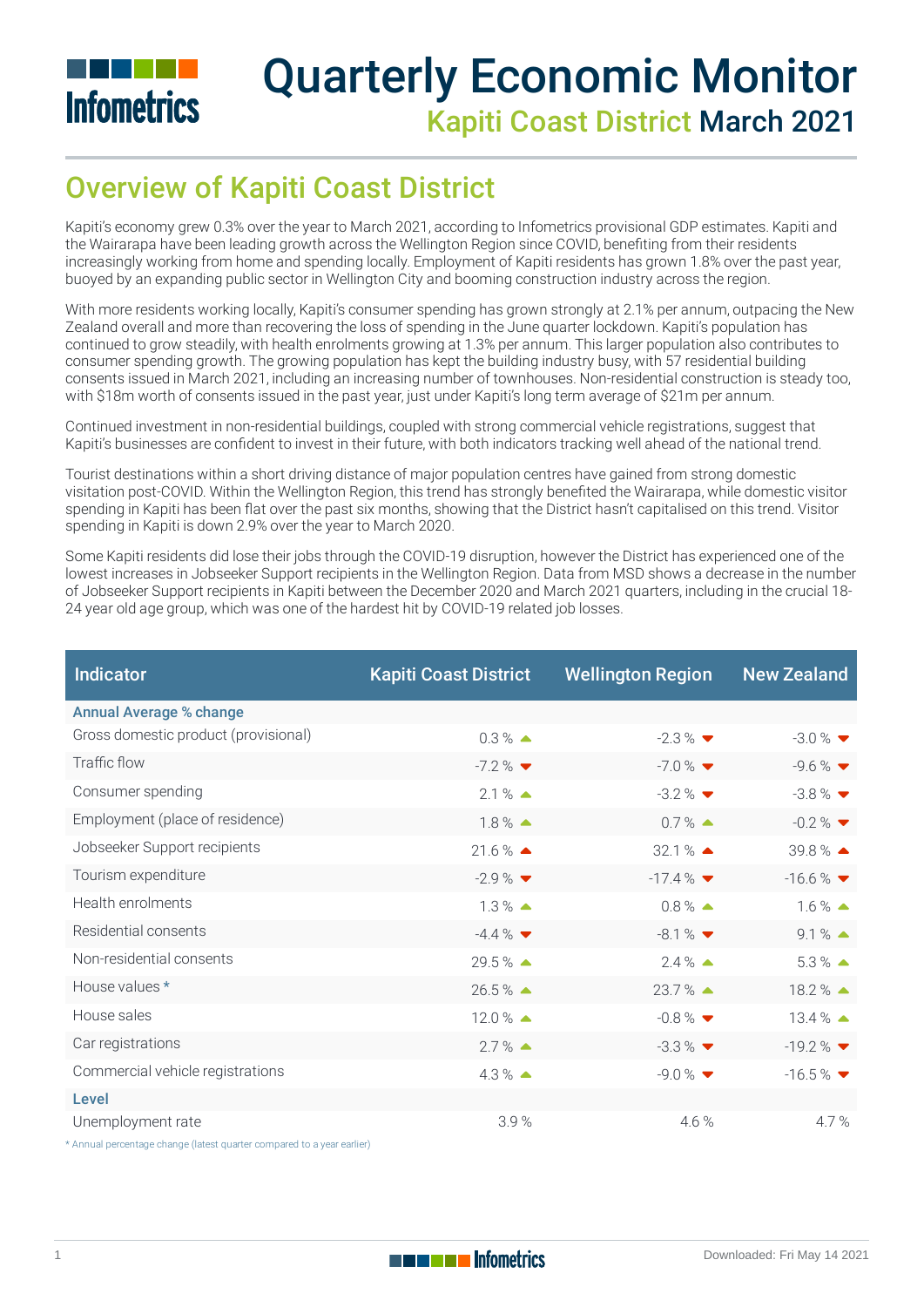# Gross domestic product



#### Highlights for Kapiti Coast District

- [GDP](https://staging-qem.infometrics.co.nz/kapiti-coast-district/notes#gross-domestic-product) in Kapiti Coast District was provisionally up 0.3% for the year to March 2021 compared to a year earlier. Growth was higher than in New Zealand (-3.0%).
- Provisional GDP was \$2,182 million in Kapiti Coast District for the year to March 2021 (2020 prices).
- Annual GDP growth in Kapiti Coast District peaked at 5.5% in the year to June 2016.

#### National overview

New Zealand's economic recovery likely faltered slightly at the start of 2021, as the loss of international tourists over the usual "peak" season combined with Alert Level changes to keep activity lower. Provisional estimates from Infometrics point to economic activity falling 0.3%pa in March 2021, following a surprisingly weak result in December, keeping the annual decline to 3.0%pa. More sluggish spending activity and a fall in the total number of hours worked reinforce this slightly weaker view. Although 2021 is set to show volatile economic data, better global economic activity and a domestic vaccine rollout in the second half of the year means there are solid expectations for a more upbeat path ahead.

### **Traffic flow**



### Highlights for Kapiti Coast District

Traffic flows in Kapiti Coast District decreased by 7.2% over the year to March 2021. This compares with a decrease of 9.6% in New Zealand.

#### National overview

March 2021 quarter traffic activity lifted 2.4% from a year earlier to leave year-end traffic movements down 8.9%pa. Stronger traffic activity over the past six months is has seen a change in traffic momentum, although traffic volumes are still lower than 2019 levels. Lower traffic flows on the West Coast and in Otago underscores lower tourism activity, but higher traffic across the central North Island and in the Wairarapa is encouraging.

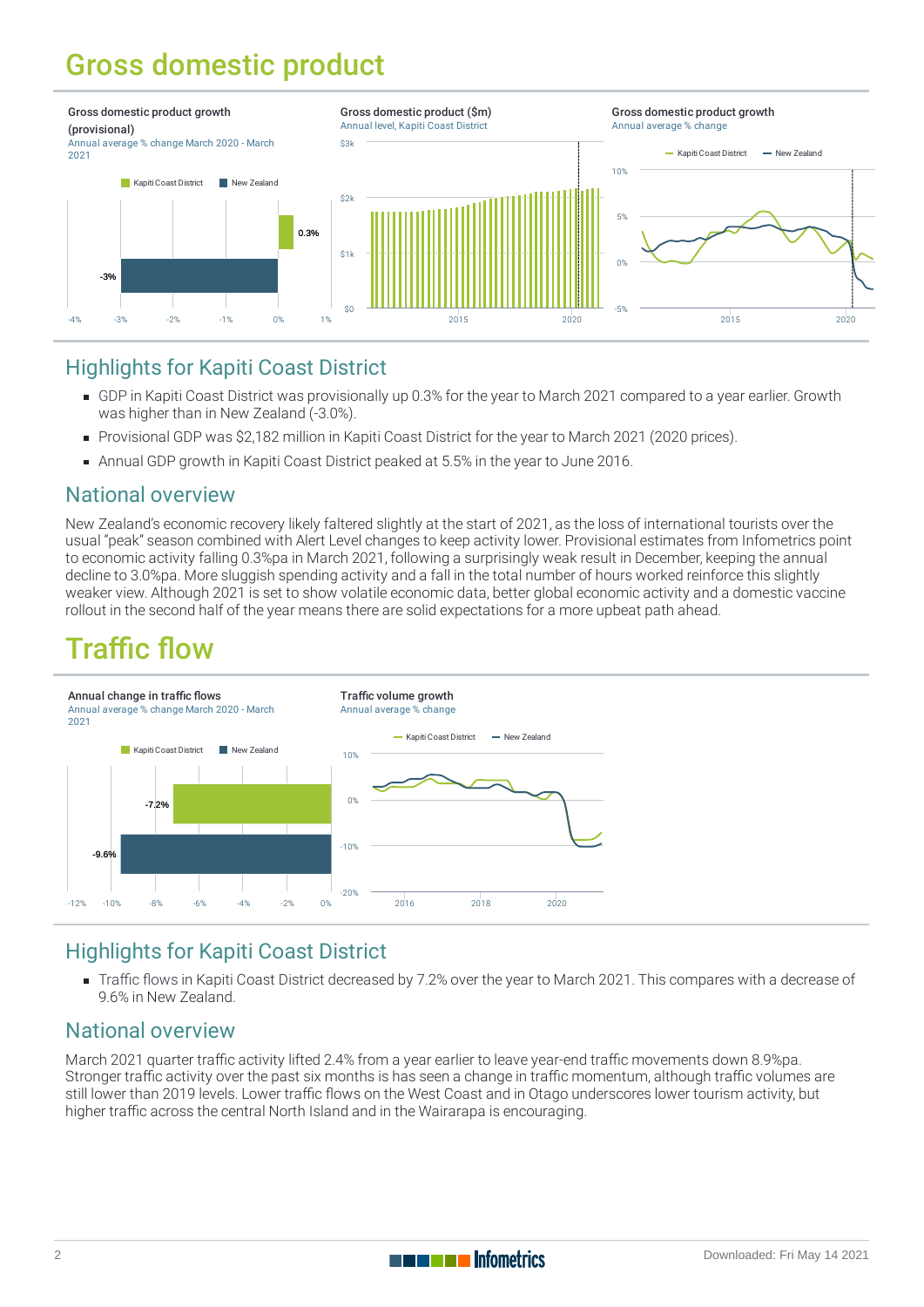## Consumer spending



#### Highlights for Kapiti Coast District

Electronic card [consumer](https://staging-qem.infometrics.co.nz/kapiti-coast-district/notes#consumer-spending) spending in Kapiti Coast District as measured by Marketview, increased by 2.1% over the year to March 2021 compared to the previous year. This compares with a decrease of 3.8% in New Zealand.

#### National overview

Consumer spending in the March 2021 quarter was down 1.4%pa, while year-end spending activity was 3.8% lower than a year earlier. Lower spending in the March quarter was driven by the continued lack of international tourism spending and the ten days that Auckland spent at COVID-19 Alert Level 3 in February and March. Spending in areas with higher exposure to international tourism was considerably lower, but areas close to urban centres and with strong primary sectors saw spending rise. A stronger labour market will boost spending activity going forward, although the timing of the vaccine rollout could limit spending intentions in the short term until public immunisations get going.

# Employment (place of residence)



### Highlights for Kapiti Coast District

- [Employment](https://staging-qem.infometrics.co.nz/kapiti-coast-district/notes#employment) for residents living in Kapiti Coast District was up 1.8% for the year to March 2021 compared to a year earlier. Growth was higher than in New Zealand (-0.2%).
- An average of 21,754 people living in Kapiti Coast District were employed in the year to March 2021.
- Annual employment growth for Kapiti Coast District residents peaked at 5.2% in the year to March 2020.

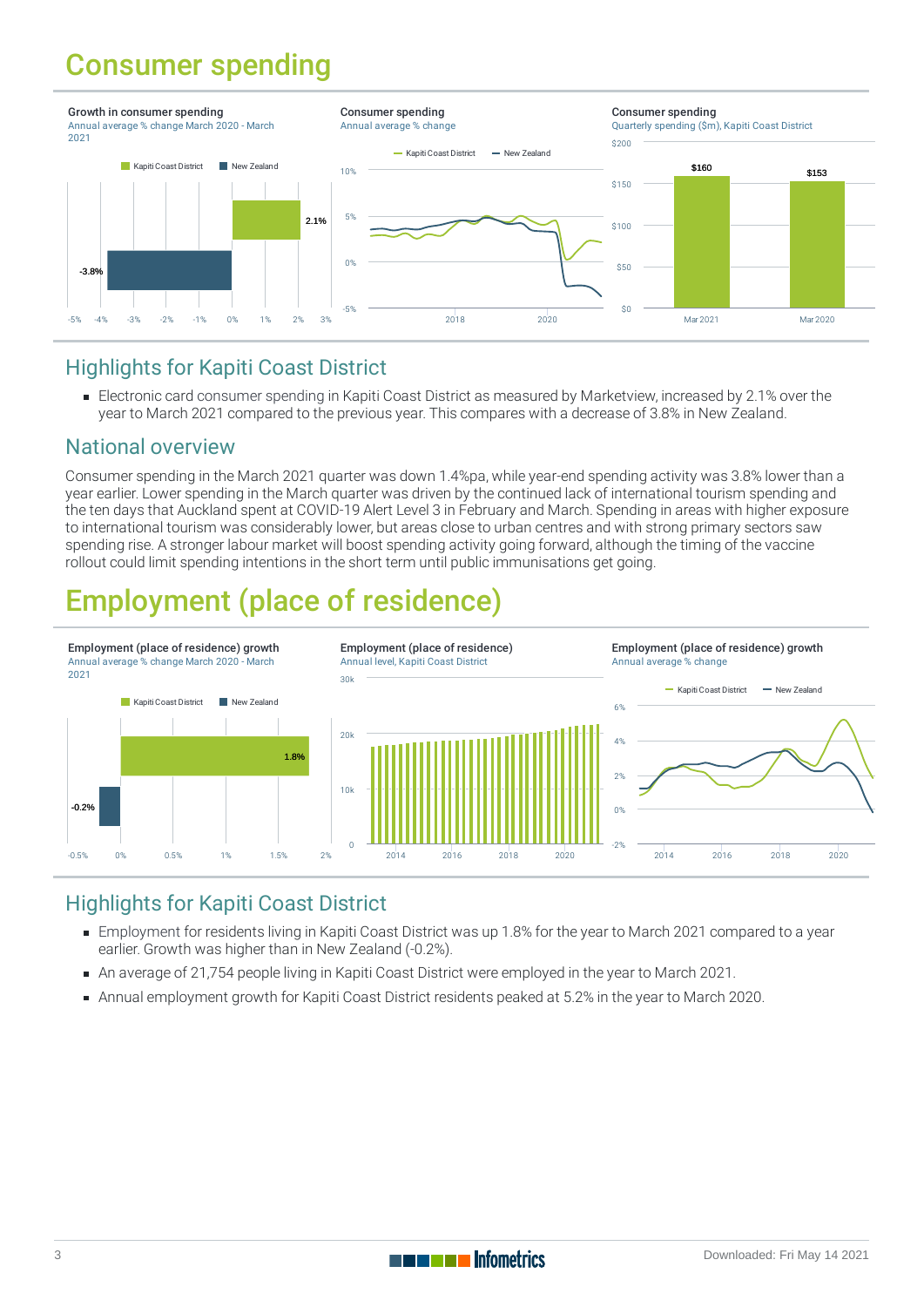# Jobseeker Support recipients



#### Highlights for Kapiti Coast District

- [Jobseeker](https://staging-qem.infometrics.co.nz/kapiti-coast-district/notes#jobseeker-support-recipients) Support recipients in Kapiti Coast District in the year to March 2021 increased by 21.6% compared with previous year. Growth was lower relative to New Zealand (39.8%).
- An average of 1,950 people were receiving a Jobseeker Support benefit in Kapiti Coast District in the 12 months ended March 2021. This compares with an average of 1,508 since the start of the series in 2012.

#### National overview

Average Jobseeker Support recipient numbers over the 12 months to March 2021 topped 202,000 – up 40% from a year earlier – but the tide is starting to turn. Jobseeker Support numbers have been trending down over the first few months of 2021, providing encouraging signs of a stronger jobs market. Benefit numbers usually fall between the December and March quarters as the summer peak rolls off, but the fall in 2021 has been more pronounced than normal, supporting more upbeat views. Jobseeker Support levels still remain significantly higher than pre-pandemic and will take time to go back to those levels, but the trend is moving in the right direction.

## Unemployment rate



#### Highlights for Kapiti Coast District

- The annual average [unemployment](https://staging-qem.infometrics.co.nz/kapiti-coast-district/notes#unemployment-rate) rate in Kapiti Coast District was 3.9% in March 2021, up from 3.6% 12 months earlier.
- The unemployment rate in Kapiti Coast District was lower than in New Zealand (4.7%) in March 2021.
- Over the last ten years the unemployment rate in Kapiti Coast District reached a peak of 6.8% in June 2013.

#### National overview

The unemployment rate fell further at the start of 2021, down to 4.7% on a seasonally adjusted basis and steady at 4.9% unadjusted. A more upbeat labour market will support local economies heading forward, although the hit to international tourism centres is also clear in the data. Higher underutilisation means more people are in work but want to be doing more, revealing that there is still spare resource in the economy. This view is supported by the 2.3% (seasonally adjusted) fall in total hours worked, as economic activity remains below pre-pandemic levels. Full-time employment dropped 0.2% in the March 2021 from December, countered by a 3.6% rise in part-time employment, and total hours.

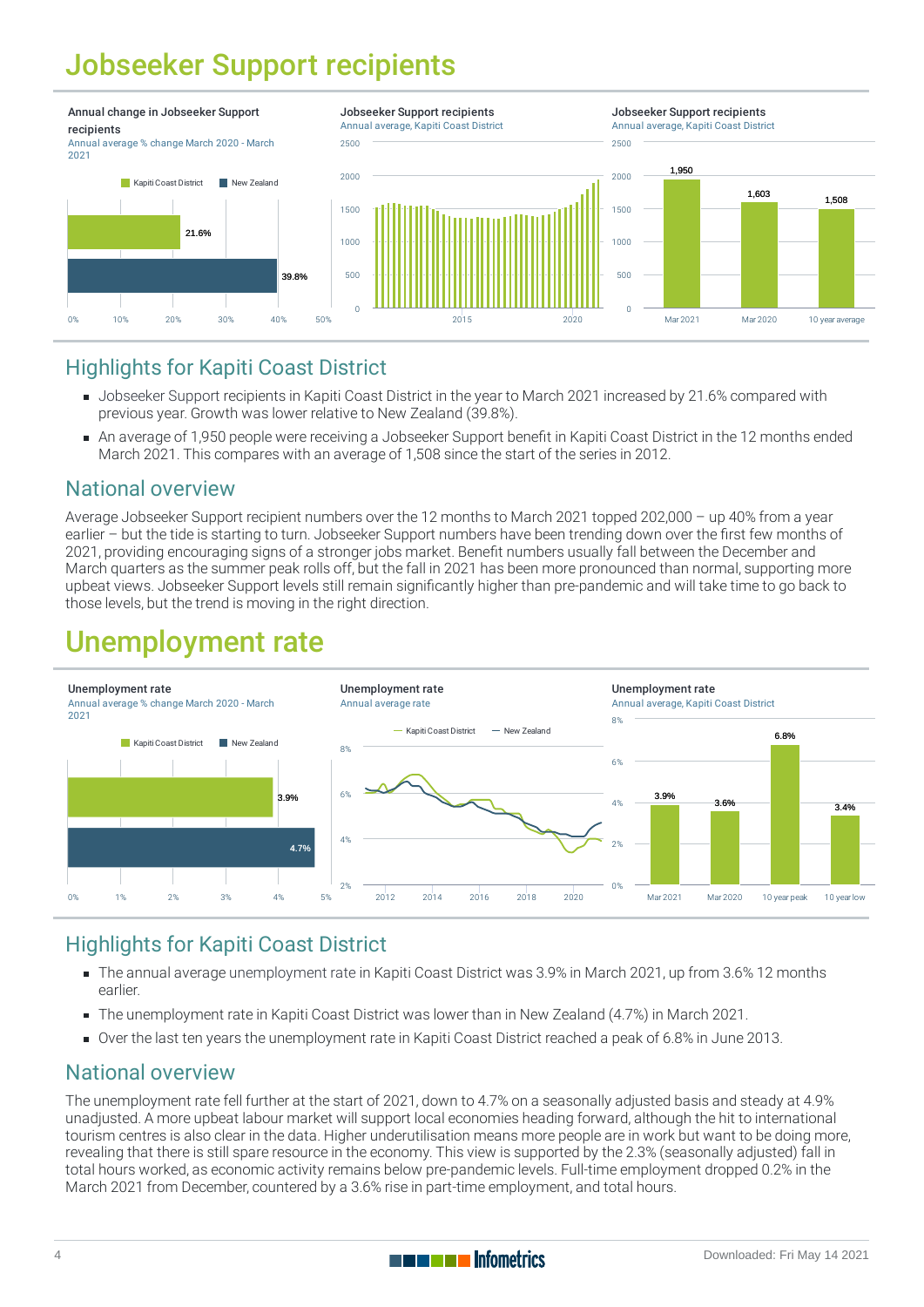# Dairy payout



#### Highlights for Kapiti Coast District

- Kapiti Coast District total dairy payout for the 2019/2020 season is estimated to have been approximately \$9 million.
- Kapiti Coast District's dairy payout for the 2020/2021 season is expected to be approximately \$10 million, \$1 million higher than last season, assuming that production levels from last season are maintained.
- The total dairy payout for New Zealand is estimated to have been approximately \$13,537 million in the 2019/2020 season, and is expected to be \$1,080 million higher in the 2020/2021 season.

#### National overview

Dairy sector activity remains strong in the first quarter of 2021, with a total pay-out of just over \$14.6b possible this season – nearly \$1b higher than our previous estimate. Overall dairy production is higher, with milk solid volumes sitting 1.0% higher than our previous expectations after strong collections in the last few months. Fonterra have raised their farmgate milk price higher to a midpoint of \$7.60/kgms (from a \$7.20 midpoint). Our internal estimates suggest that the milk price could push higher, although we also expect prices to be tempered back later in 2021. Overall, the forecast pay-out nationally is now sitting 6.7% higher than what we last reported in February and is sitting at 95% of 2008's record pay-out.

## Tourism expenditure



### Highlights for Kapiti Coast District

- Total tourism expenditure in Kapiti Coast District decreased by 2.9% in the year to March 2021. This compares with a decrease of 16.6% in New Zealand.
- Total tourism expenditure was approximately \$100 million in Kapiti Coast District during the year to March 2021, which was down \$103 million a year ago.

#### National overview

Annual tourism expenditure fell further over the year to March 2021, with domestic tourism unable to make up for the massive spending hole left by the lack of international arrivals through the tourism high season. Total tourism spending for the year declined by 16.6% nationally, with Auckland and key international tourism centres hardest hit. The opening of the trans-Tasman travel bubble may provide some relief to these regions, with the possibility of Australian tourists returning to New Zealand for the upcoming ski season. The decline in tourism spend is also likely to be less pronounced through the middle of 2021, as these are traditionally the low season for international tourism.

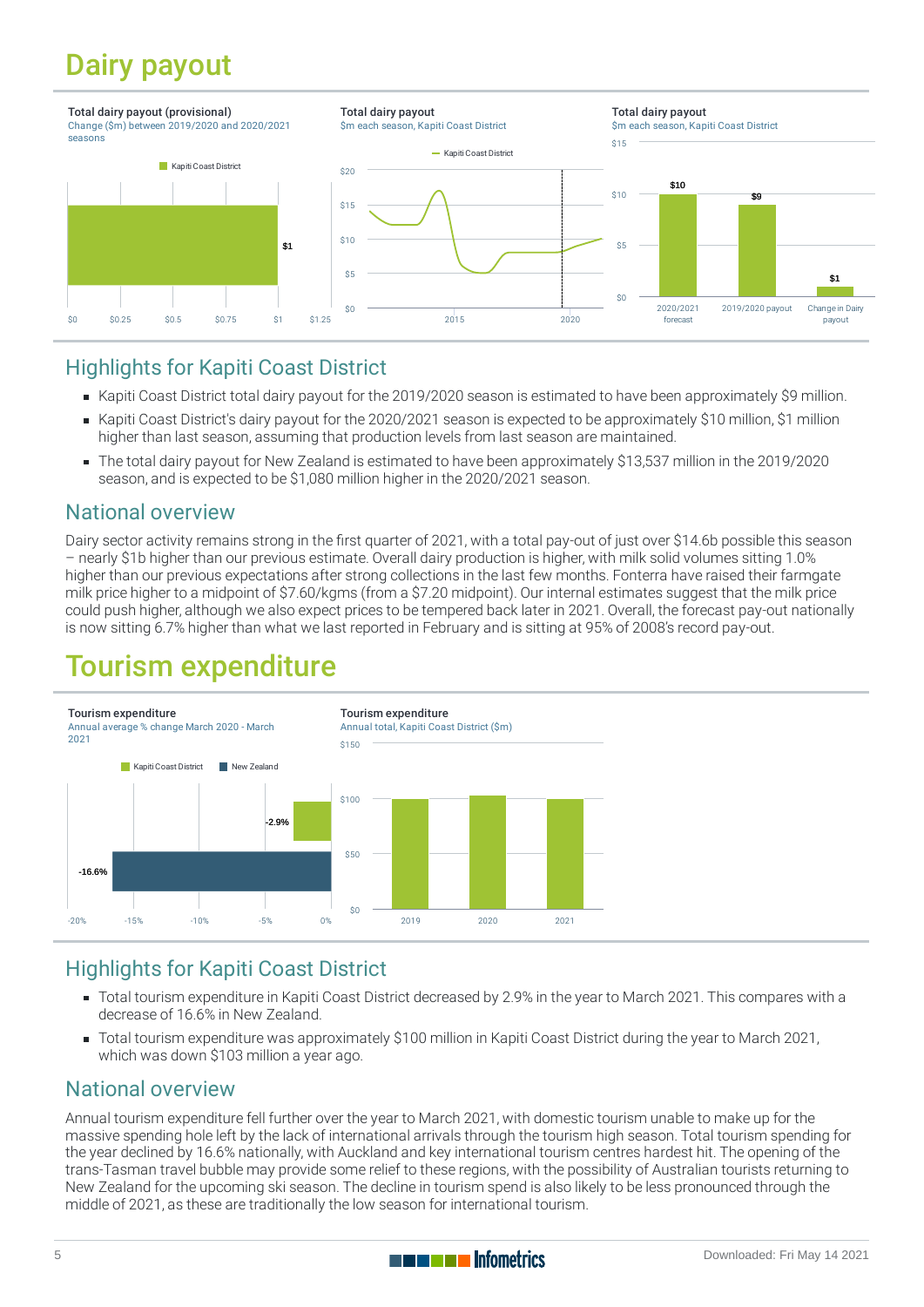# Health enrolments



#### Highlights for Kapiti Coast District

- The number of people [enrolled](https://staging-qem.infometrics.co.nz/kapiti-coast-district/notes#health-enrolments) with a primary health organisation in Kapiti Coast District in the year to March 2021 increased by 1.3% compared with previous year. Growth was lower relative to New Zealand (1.6%).
- An average of 54,341 people were enroled with primary healthcare providers in Kapiti Coast District in the 12 months ended March 2021. This compares with an average of 51,657 since the start of the series in 2014.

#### National overview

Health enrolment numbers show a continued slowdown in population growth across New Zealand as the plummet in net migration becomes clearer. Health enrolment growth slowed further to 1.1%pa in the March 2021 quarter, slowing average growth back to 1.6%pa over the last 12 months. Quarterly health enrolment growth is now the slowest since the end of 2015, which will drag annual growth lower over the next few quarters. Slower population growth provides some breathing room for stretched resources across New Zealand getting even more stretched but is also seeing some industries challenged by the lack of skilled workers coming into New Zealand.

## Residential consents



### Highlights for Kapiti Coast District

- A total of 57 new residential building [consents](https://staging-qem.infometrics.co.nz/kapiti-coast-district/notes#building-consents) were issued in Kapiti Coast District in the March 2021 quarter, compared with 47 in the same quarter last year.
- On an annual basis the number of consents in Kapiti Coast District decreased by 4.4% compared with the same 12 month period a year ago. This compares with an increase of 9.1% in New Zealand over the same period.

#### National overview

Annual residential building consents climbed to a record high, lifting 9.1% from a year prior to 41,028 new dwelling consents in the year to March 2021. Townhouses remain the driving force behind consent growth, with the number of townhouses approved climbing 40% over the year to March 2021. It is too early to ascertain for certain how the government's housing package will impact residential consents, with the package both incentivising investors to move to new builds, but also likely taking some of the heat out of house price growth that was encouraging record high consents.

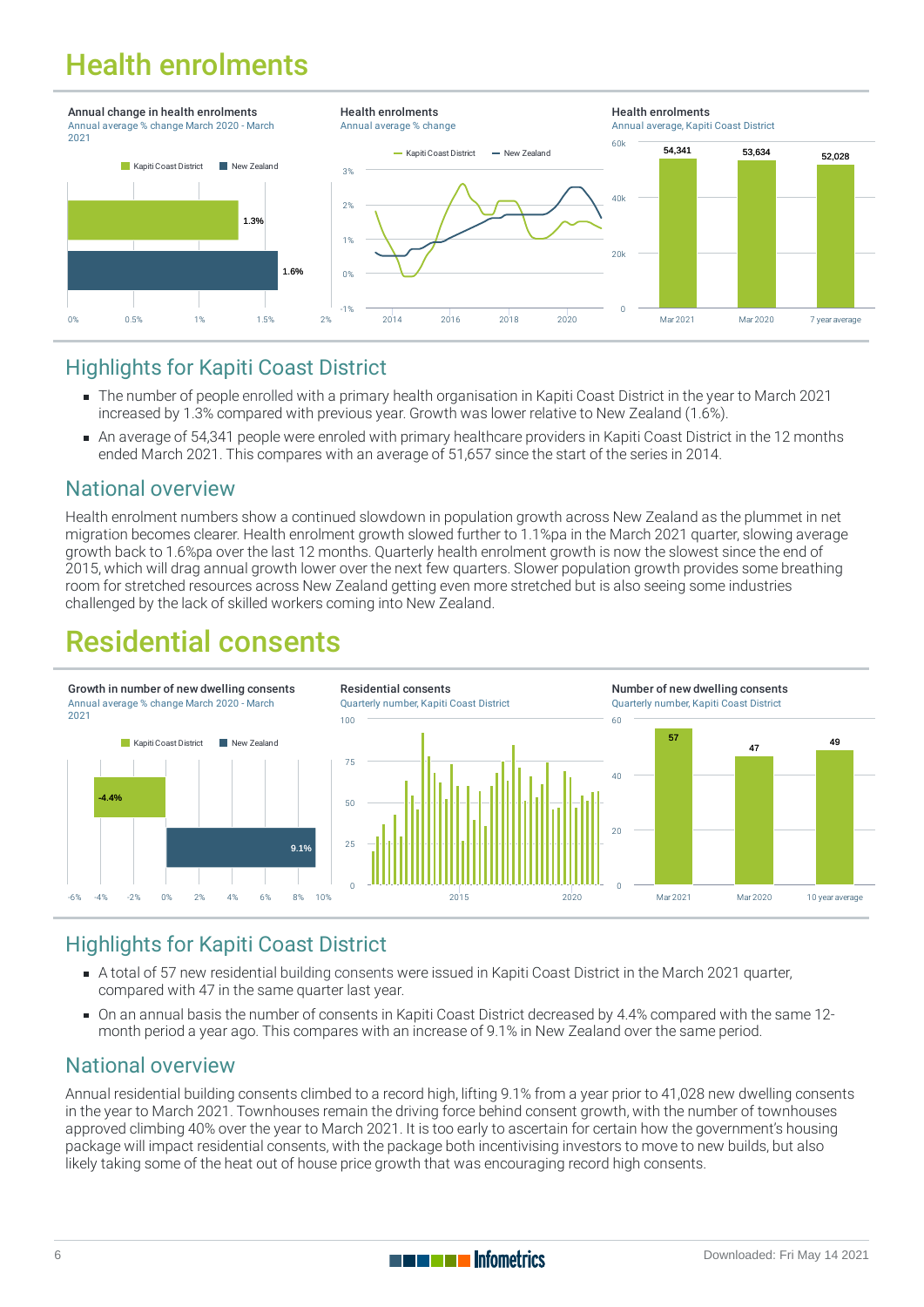# Non-residential consents



#### Highlights for Kapiti Coast District

- Non-residential building [consents](https://staging-qem.infometrics.co.nz/kapiti-coast-district/notes#building-consents) to the value of \$18 million were issued in Kapiti Coast District during the year to March 2021.
- The value of consents increased by 29.5% over the year to March 2021. By comparison the value of consents increased by 5.3% in New Zealand over the same period.
- Over the last 10 years, consents in Kapiti Coast District reached a peak of \$41.4 million in the year to June 2017.

#### National overview

Non-residential building consent values grew 5.3% over the year to March 2021, driven by growth in education, warehouse, and factory consents (up 46%, 26%, and 24% over the year, respectively). Consents have been stronger in recent months, particularly as we compare to March 2020, when the uncertainty of COVID-19 was starting to hamper new investment. The non-residential construction industry has begun to gain back significant confidence and momentum as the economic outlook has improved. However, capacity constraints and increasing cost pressures could limit future growth investment decisions.

## House values



### Highlights for Kapiti Coast District

- The average current [house](https://staging-qem.infometrics.co.nz/kapiti-coast-district/notes#house-values) value in Kapiti Coast District was up 26.5% in March 2021 compared with a year earlier. Growth outperformed relative to New Zealand, where values increased by 18.2%.
- The average current house value was \$882,246 in Kapiti Coast District in March 2021. This compares with \$871,375 in New Zealand.

#### National overview

House values across New Zealand rose 18% in the March 2021 quarter, with strong growth across all regions and values in all regions now sitting at record highs. This wide-spread growth has been largely driven by incredibly low interest rates, coupled with a shortage of housing. House price growth remains particularly strong in Gisborne and Hawke's Bay, with values up 32% and 27% on average over the last 12 months. This growth has made it increasingly difficult for first home buyers without financial backing to enter the housing market. However, the government's Housing Package is expected to help slow growth by reducing investor demand and ability to pay.

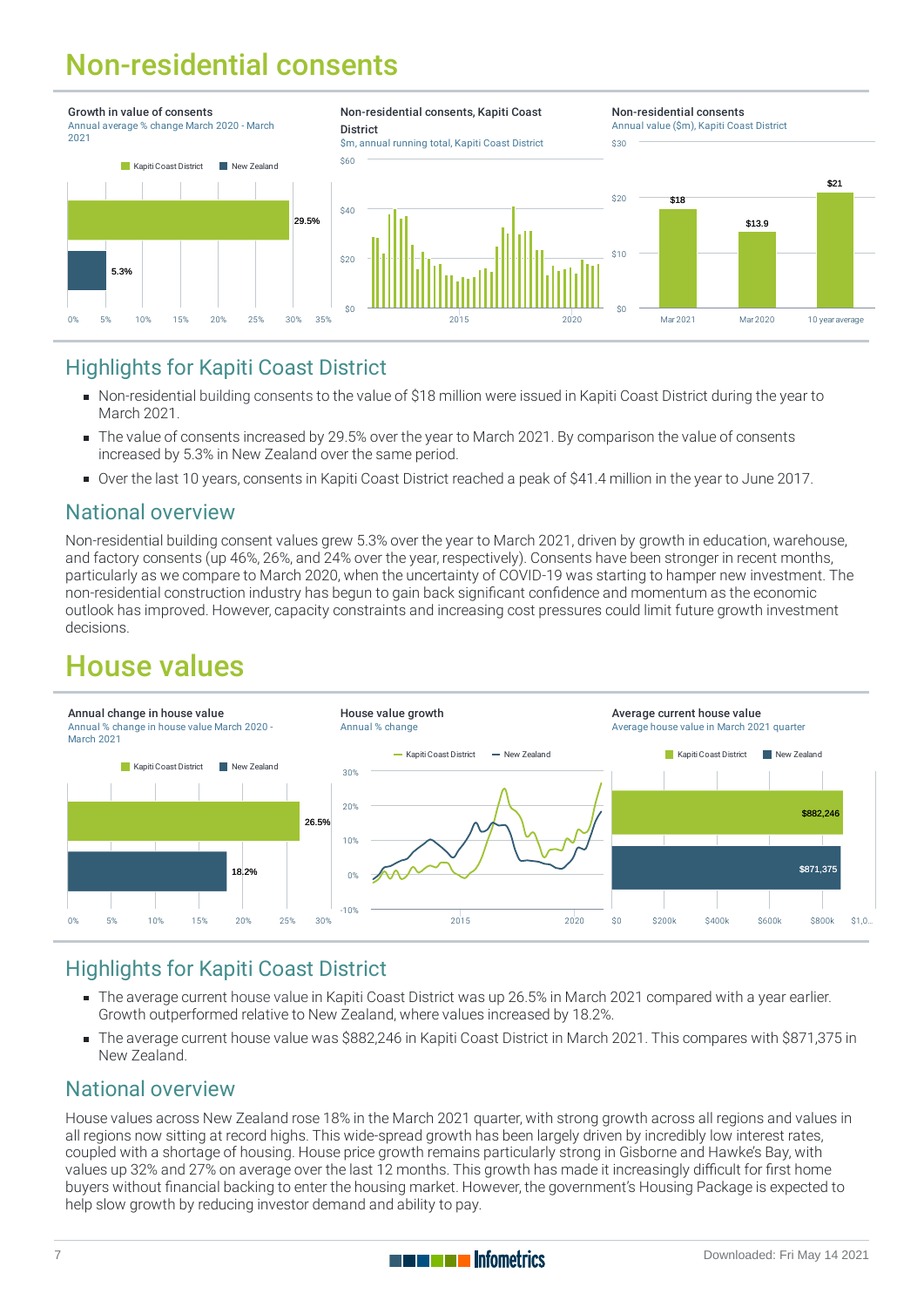# House sales



#### Highlights for Kapiti Coast District

- [House](https://staging-qem.infometrics.co.nz/kapiti-coast-district/notes#house-sales) sales in Kapiti Coast District in the year to March 2021 increased by 12% compared with the previous year. Growth underperformed relative to New Zealand, where sales increased by 13.4%.
- A total of 1,076 houses were sold in Kapiti Coast District in the 12 months ended March 2021. This compares with the ten year average of 1,110.

#### National overview

The number of houses sold in New Zealand grew 13% over the year to March 2021. This annual result has been bolstered by incredibly strong sales growth over the last six months, driven by record low interest rates and hot prices encouraging buyers, although momentum has slowed recently. Sales growth has been particularly strong in both the West Coast and Auckland regions. We expect the government's new housing package will decrease investor demand for existing property, and sales volumes looking forward. This package, coupled with the reintroduction of loan to value ratio (LVR) restrictions will limit investor activity.

## Car registrations



### Highlights for Kapiti Coast District

- The number of cars registered in Kapiti Coast District increased by 2.7% in the year to March 2021 compared with the previous 12 months. Growth was higher than in New Zealand (-19.2%).
- A total of 1,689 cars were registered in Kapiti Coast District in the year to March 2021. This compares with the ten year average of 1,583.

#### National overview

Car registrations recovered some ground in the March 2021 quarter, up 8.9%pa. Higher import numbers boosted vehicle availability, and rental registrations saw an uptick. Comparative March 2020 quarter figures were likely affected by the early stages of the pandemic, but registrations are still sitting 12% below March 2019 levels. Over the year to March 2021, registrations were 19% down on the previous year. Car stocks remain low despite the recent increase in car import numbers, meaning that there could be more strength in registrations going forward if supplies hold up. However, a shift in spending priorities towards overseas travel could also dampen enthusiasm for further spending on cars.

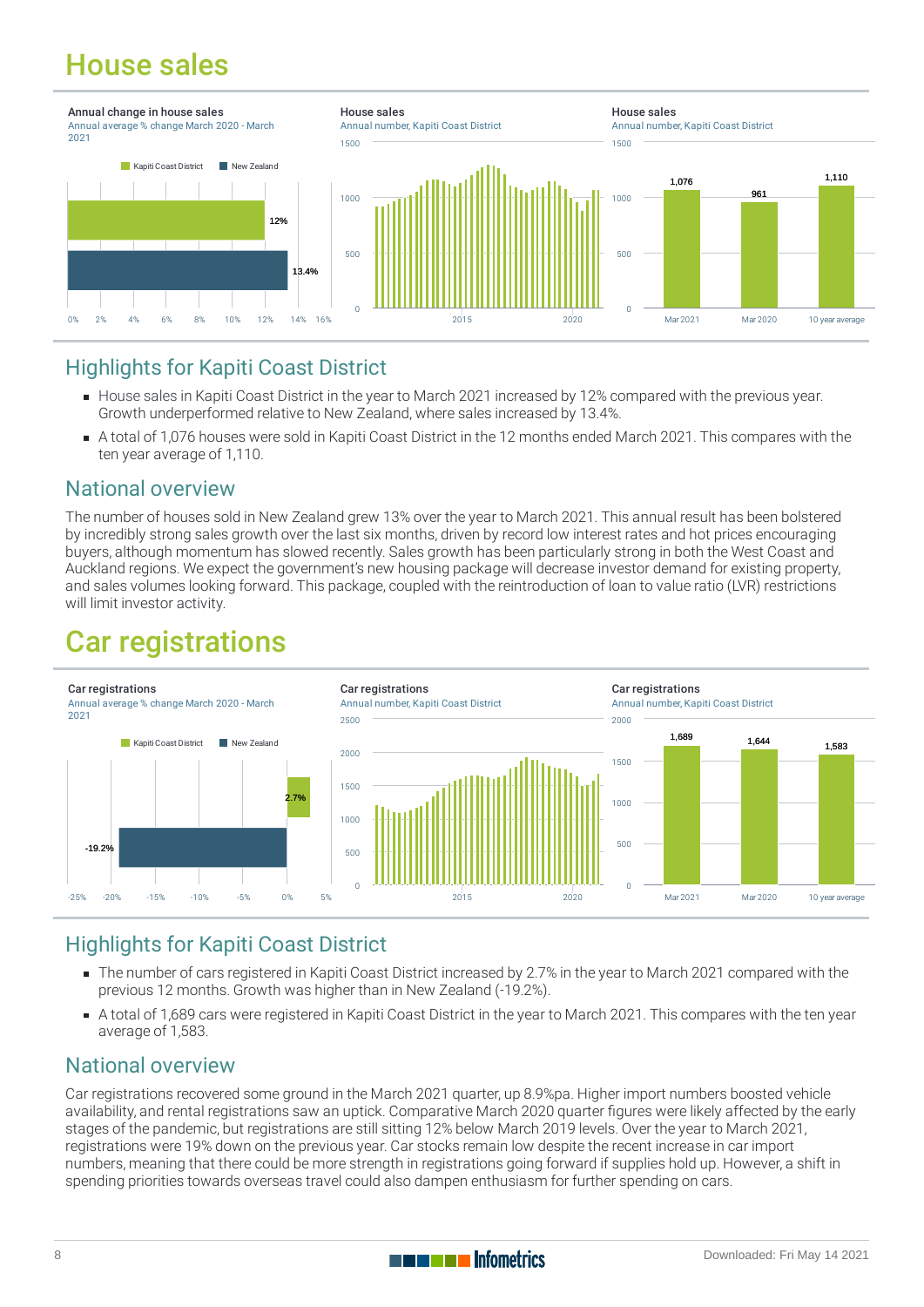## Commercial vehicle registrations



#### Highlights for Kapiti Coast District

- The number of commercial vehicles registered in Kapiti Coast District increased by 4.3% in the year to March 2021 compared with the previous 12 months. Growth was higher than in New Zealand (-16.5%).
- A total of 362 commercial vehicles were registered in Kapiti Coast District in the year to March 2021. This is higher than the ten year annual average of 287.

#### National overview

Commercial vehicle registrations in the March 2021 quarter climbed sharply, up 17%pa, to see the highest number of quarterly registrations since the September 2019 quarter. This increase likely reflects of continued strength in the construction industry and primary sectors, particularly over the harvest season. However, the effects of the June 2020 quarter lockdown remain with registrations over the year to March 2020 down by 16.5% compared to the previous year. Commercial registrations strength is expected to continue, driven by increased availability of commercial vehicle stock, along with continued construction activity and international demand for New Zealand's primary products.

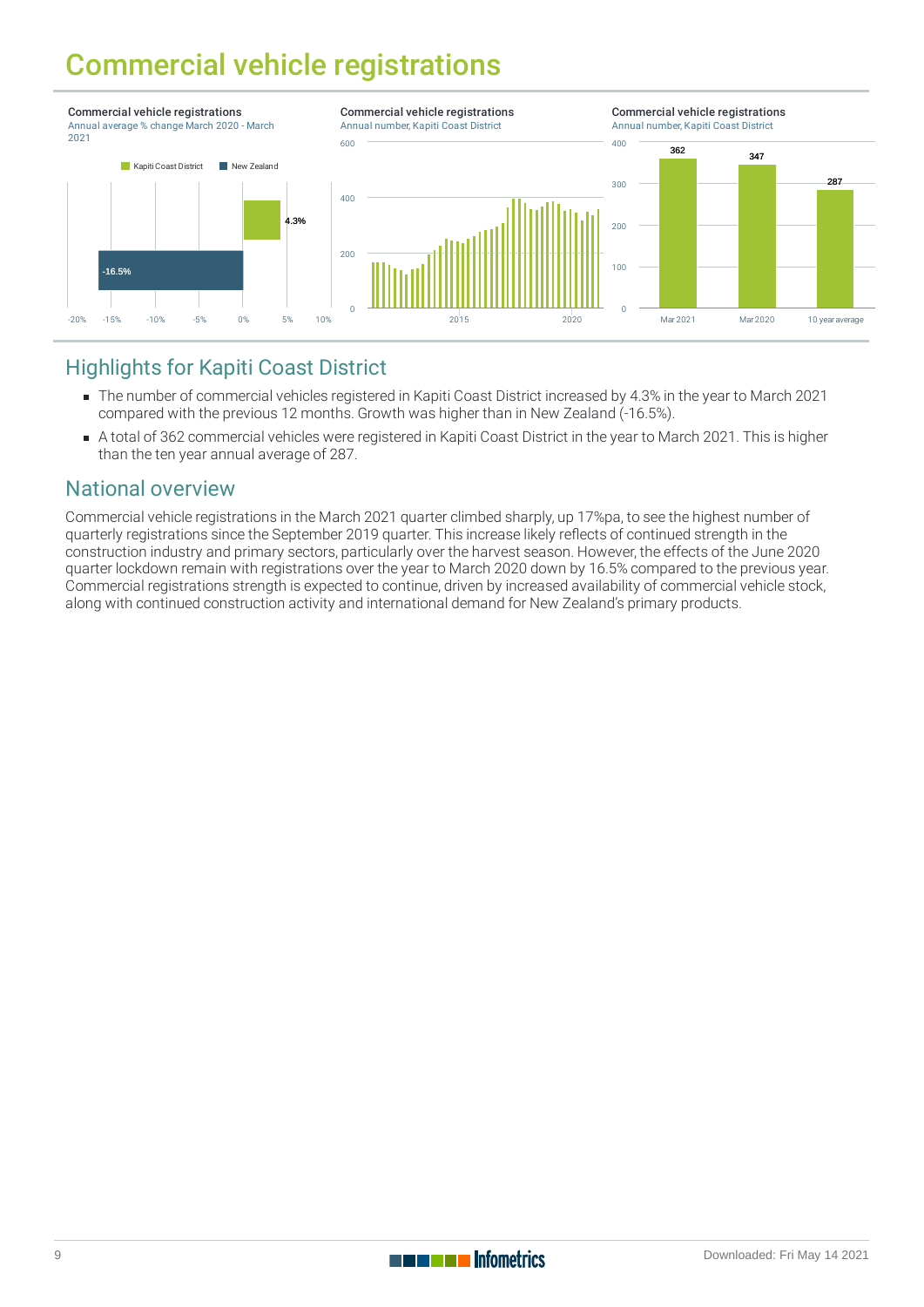# Technical Notes

#### Building Consents

Building consents data is sourced from Statistics New Zealand. The number of residential consents issued for new dwellings is the measure for residential consents. For non-residential consents, the measure is the value of both new buildings and alterations.

#### Consumer Spending

The consumer spending data is sourced from Marketview. It measures total electronic card spending using spending through the Paymark network and adding to it an estimate of non-Paymark network spending using the pattern of BNZ card holder spending at non-Paymark retailers. For further breakdown of the data by storetype and other variables contact Marketview.

#### Employment (place of residence)

Employment data is based off a range of Stats NZ employment datasets, and represents the number of filled jobs, based on the area of residential address for the employee (rather than workplace address). This place of residence location means that the employment series reflects trends in employment of an area's residents, which may be different to trends in employment at businesses in an area, particularly when there are strong commuting flows. The most recent quarter is based off the average of Monthly Employment Indicator (MEI) filled jobs from Statistics New Zealand for the past three months, with previous quarters being backcasted using the percentage change in the quarterly Business Data Collection dataset published by Statistics New Zealand.

#### Gross Domestic Product

Gross Domestic Product is estimated by Infometrics. A top down approach breaks national industrial production (sourced from production based GDP measures published by Statistics New Zealand) is broken down to TA level by applying TA shares to the national total. Each TA's share of industry output is based on earnings data from LEED. GDP growth in recent quarters is based on a model which uses the various partial economic indicators presented in this report as inputs. Estimates of GDP for these most recent quarters are provisional until Infometrics updates its annual GDP series in the Regional Economic Profile at the beginning of each year. Gross domestic product is measured in 2020 dollar terms.

#### Health Enrolments

Health enrolments are sourced from the Ministry of Health. They record the number of people in each area who are enrolled with a Primary Health Organisation (PHO). Enrolment is voluntary, but most New Zealanders enrol at a general practice for health reasons and for the benefits of enrolment, such as cheaper doctors' visits and reduced costs of prescription medicines. Changes to how the Ministry of Health recorded this data led to Infometrics revising our approach to health enrolment figures for the March 2019 Quarterly Economic Monitor onwards. Our new approach completely revises our timeseries of health enrolments, so care should be taken when comparing the March 2019 report with previously downloaded reports.

Previously, the data provided was only for those people whose addresses are able to be accurately recorded by the Ministry of Health. We have now switched to breaking down TA-level health enrolments based on trends in stated health enrolments by area, to ensure that the total number of enrolees published in the Monitor align with the national-level figures published by the Ministry of Health. A new system for classifying and recording health enrolment addresses from March 2019 onwards by the Ministry means significantly higher numbers of unallocated enrolees, resulting in the need to review our model.

#### House Sales

The number of house sales is sourced from REINZ. The indicator measures the number of house sales at the point when the sale becomes unconditional. The unconditional date is the date when all the terms of an agreement have been satisfied and the sale and purchase can proceed to settlement.

#### House Values

House values (dollar value) are sourced from CoreLogic. The levels quoted in the report are average values for the quarter.